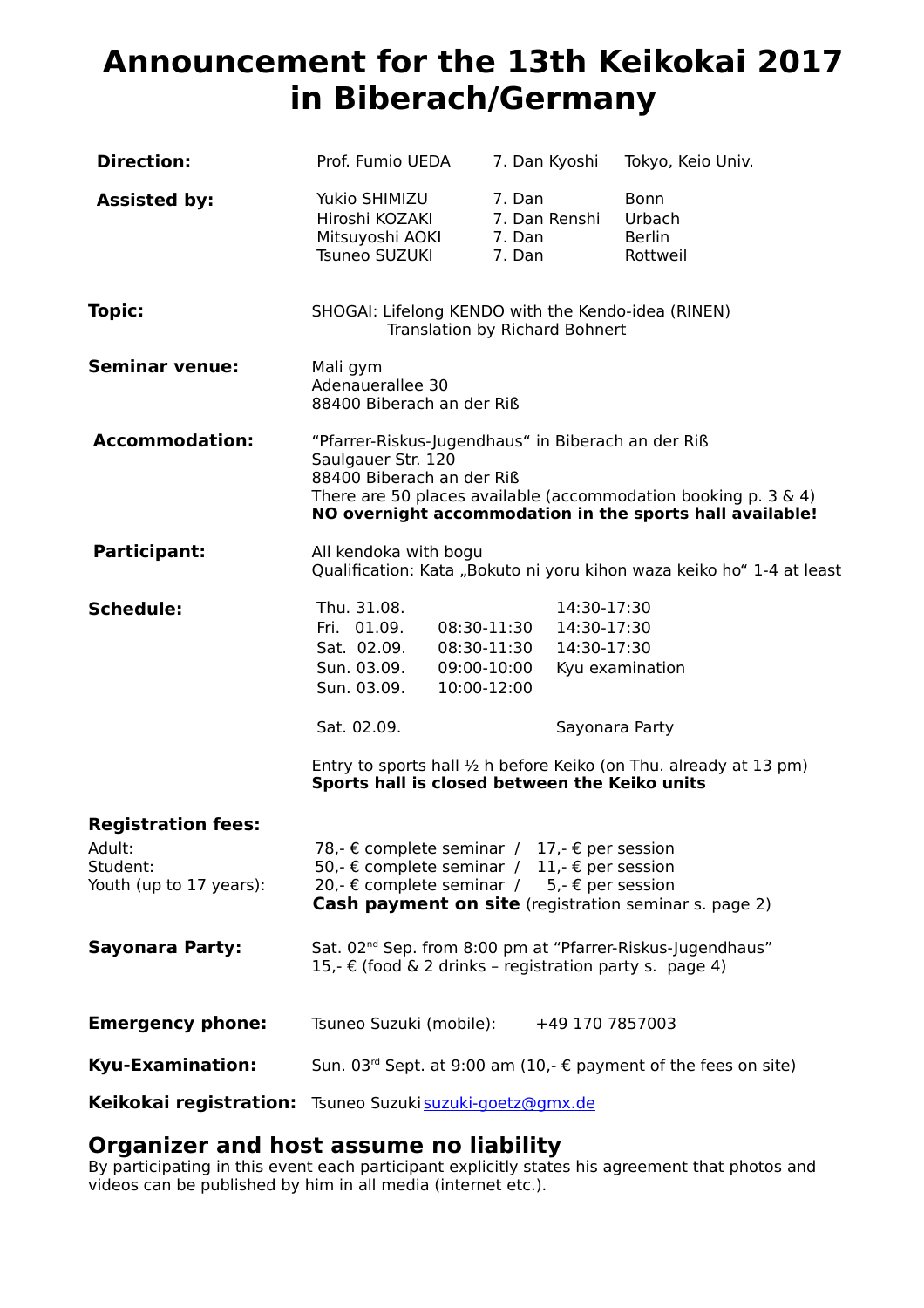# **Seminar registration for the 13th Keikokai 2017 in Biberach**

Registration must be done individually with the registration form (s. below) or via the online registration (Google forms) to the **organizer**

| NAME, FIRST NAME: |                    |                                              |
|-------------------|--------------------|----------------------------------------------|
| ADDRESS:          |                    |                                              |
| DATE OF BIRTH:    | STUDENT:           | (provide certificate at the payment on site) |
| PHONE:            | E-MAIL:            |                                              |
| CLUB:             | <b>GRADUATION:</b> |                                              |

## **Training sessions:**

| Thu. 31.08   | Fri. 01.09.     | Sat. 02.09.     | Sun. 03.09.     |
|--------------|-----------------|-----------------|-----------------|
|              | $08:30 - 11:30$ | $08:30 - 11:30$ | $10:00 - 12:00$ |
| 14:30 -17:30 | 14:30 -17:30    | 14:30 -17:30    |                 |

 $\_$  , and the set of the set of the set of the set of the set of the set of the set of the set of the set of the set of the set of the set of the set of the set of the set of the set of the set of the set of the set of th

Desired topic/comment:

| <b>Registration to:</b> | Tsuneo Suzuki       |  |
|-------------------------|---------------------|--|
| E-mail:                 | suzuki-goetz@gmx.de |  |

**Registration fees:** Cash payment on site

# **Organizer and host assume no liability**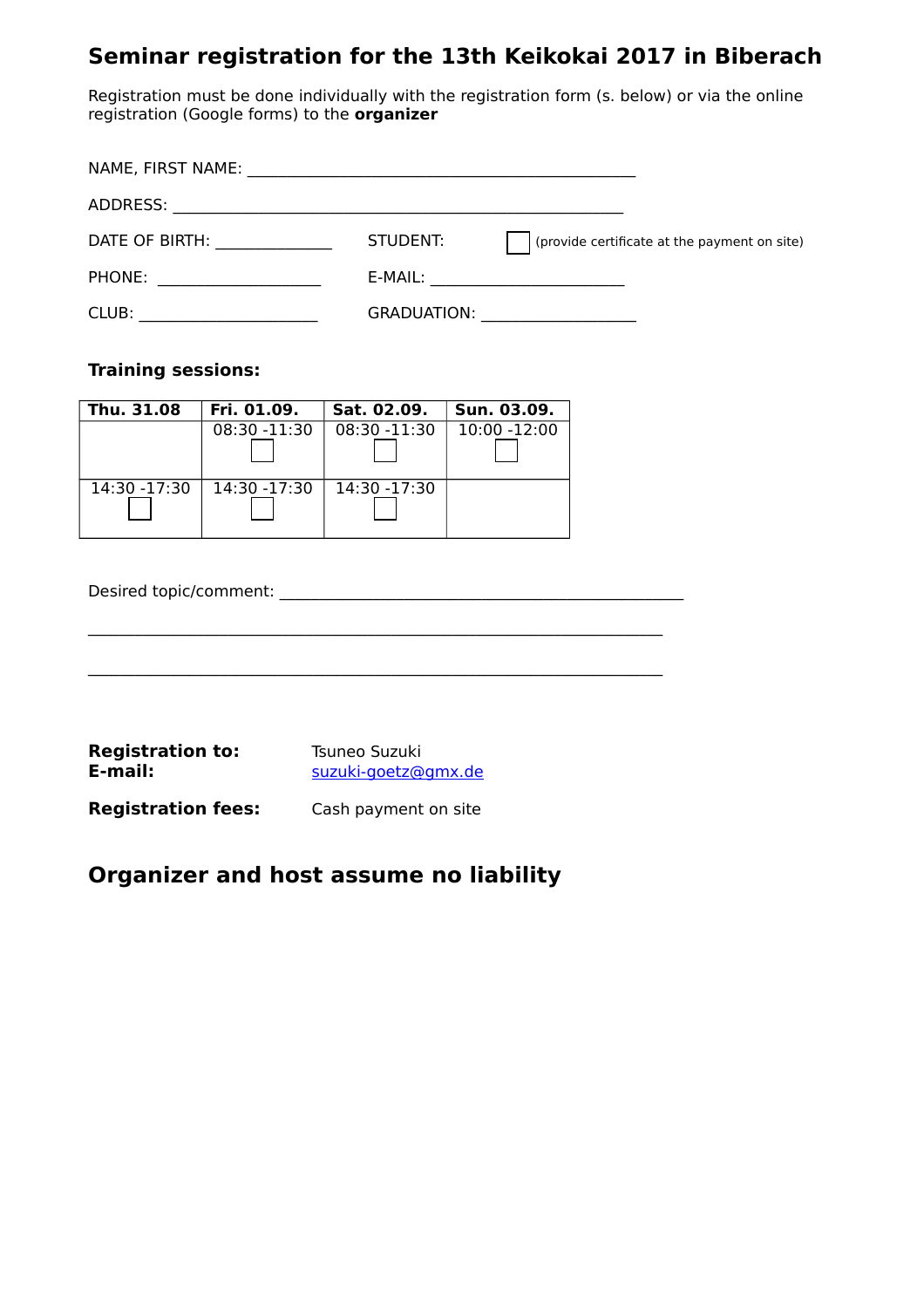# **Booking offers for accommodation/catering, Sayonara Party – 13th Keikokai 2017 in Biberach**

### **Accommodation at the Pfarrer-Riskus-Jugendhaus Biberach an der Riß**

Saulgauer Str. 120, 88400 Biberach an der Riß Same location as at the Keikokai 2012 – all sensei are accommodated there again

| <b>Variant A</b> (Thursday - Sunday)<br>4-day stay with 3 nights in bedrooms (shared rooms)<br>Catering (3x breakfast, 2x lunch, 2x dinner, 1x Sayonara Party) | 130,-€ |
|----------------------------------------------------------------------------------------------------------------------------------------------------------------|--------|
| <b>Variant B</b> (Friday - Sunday)<br>3-day stay with 2 nights in bedrooms (shared rooms)<br>Catering (2x breakfast, 2x lunch, 1x dinner, 1x Sayonara Party)   | 100,-€ |
| Variant C (Saturday - Sunday)<br>2-day stay with 1 night in bedrooms (shared rooms)<br>Catering (1x breakfast, 1x lunch, 1x Sayonara Party)                    | 60,-€  |

#### **The prices are fixed prices, no discount for partial use only!**

#### **AOB:**

- Please bring your own bed linen/sleeping bag (blankets and pillows are provided)

- Drinks are available at a reasonable price during fixed times

#### **Registration:**

Registration must be done individually with the registration form (s. below) or via the online registration (Google Forms) to the **host** by 20th Aug. 2017 at the latest. **ATTENTION!** Please do the registration and the bank transfer of the fees in time!

There are 50 places available for accommodation at the "Pfarrer-Riskus-Jugendhaus". Registrations become effective (w/o confirmation) in order of the incoming payment on the bank account of the host. If the available places are awarded, a written cancellation will be made and any already paid fees will be refunded.

### **Bank transfer to:**

Sigmund Homolya Kreissparkasse Sigmaringen IBAN DE37 6535 1050 1120 2570 48 BIC SOLADES1SIG Usage: Keikokai 2017, <name of the participant>

### **Cancellation:**

If you are unable to do so, another Kendoka can jump in. In case of a written cancellation by 24<sup>th</sup> Aug. 2017 a processing fee of 20% will be withheld. In the case of a later withdrawal, no remuneration can take place!

Further accommodation possibilities at: [http://www.biberach-riss.de/Aktuelles\\_Service/Unterkunft\\_Gastronomie/](http://www.biberach-riss.de/Aktuelles_Service/Unterkunft_Gastronomie/)